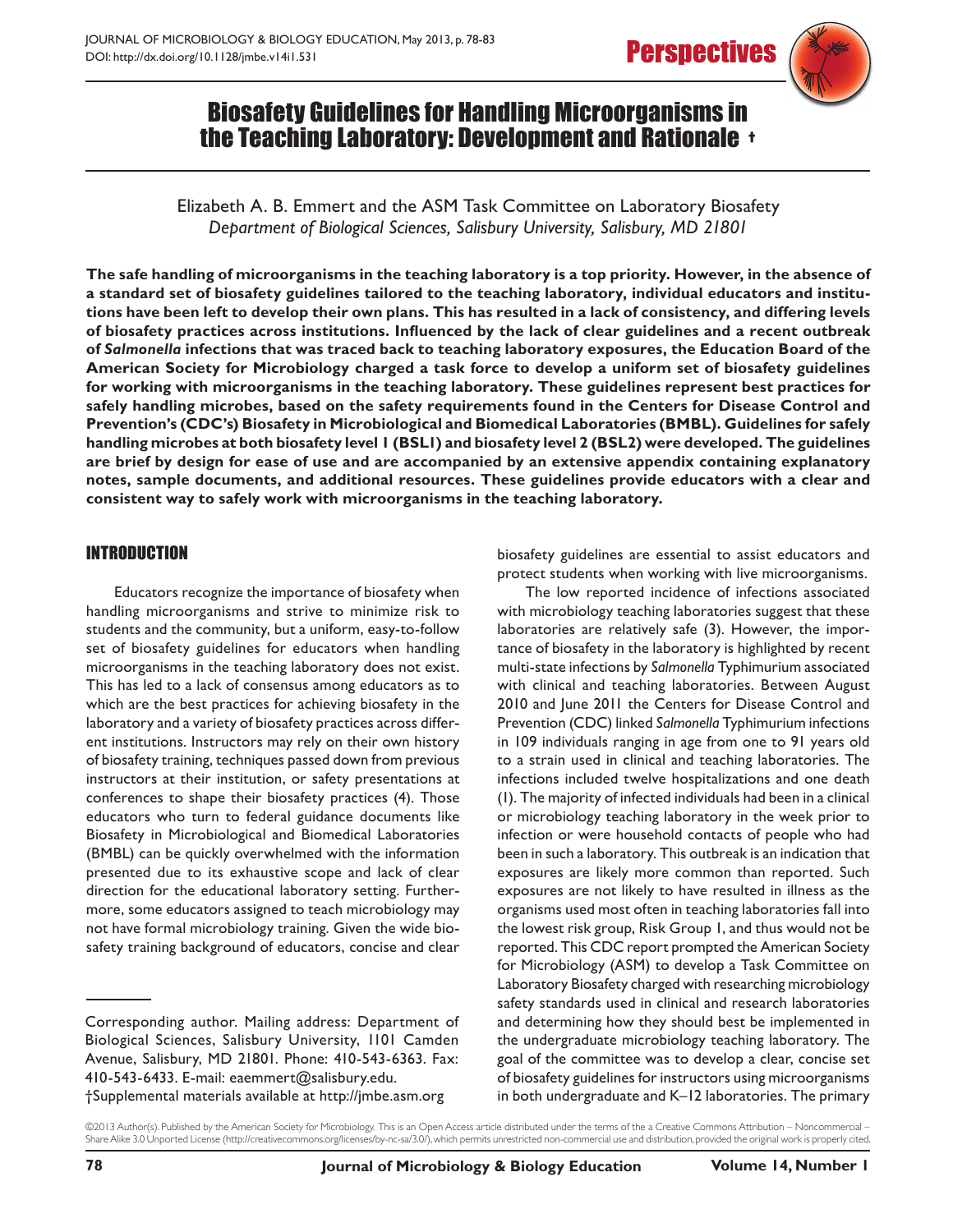users of these guidelines are expected to be educators teaching introductory microbiology and biology courses using organisms that fall into Risk Group 1 or Risk Group 2 and procedures that would require biosafety level 1 (BSL1) or biosafety level 2 (BSL2) containment. Biosafety levels are determined by considering multiple factors such as the risk group of the organisms, the laboratory procedures, and the necessary safety equipment. Streak plating *Staphylococcus epidermidis* is an example of a procedure requiring BSL1 while pipetting *Staphylococcus aureus* is a procedure requiring BSL2. Educators using higher risk group organisms must be highly trained in biosafety principles that go beyond those considered by the committee.

Chaired by Elizabeth Emmert (Salisbury University, MD), and including Jeffrey Byrd (St. Mary's College of Maryland, MD), Ruth Gyure (Western Connecticut State University, CT), Diane Hartman (Baylor University, TX), and Amy White (Virginia Western Community College, VA), the ASM Task Committee of Laboratory Biosafety drafted two sets of guidelines—one for BSL1 (Table 1) and a second set for BSL2 (Table 2). The guidelines are divided into six sections: personal protection requirements, laboratory physical space requirements, stock culture requirements, standard laboratory practices, training practices, and document practices. The Task Committee also developed an extensive appendix to enhance and expand upon the guidelines (Appendix 1). Some topics in the appendix include explanatory notes with practical suggestions for implementing the guidelines, how to safely handle unknown microbes cultured from the environment, and detailed information on biosafety cabinets, disinfecting spills, and validating autoclaves. Additionally, the appendix contains frequently used microbes and their common BSL for use, sample forms, and resources for more information.

The initial guidelines were reviewed in December 2011 by a small group of individuals including biological safety professionals, CDC personnel, and microbiology educators. Based on their comments, the guidelines were revised and sent out for further review in February 2012 through a survey of microbiology educators targeted at the ASM educator community. Approximately 1,400 individuals received a request to complete the survey and 400 individuals submitted survey results, representing a 30% response rate. This high response rate for the biosafety survey indicates the importance of this topic among educators. (An ASM educator community survey on curriculum guidelines in 2011 yielded a 12% response rate.) Twenty-eight percent of biosafety survey respondents teach at community colleges, 41% teach at primarily undergraduate institutions, 10% teach at comprehensive universities, 20% teach at doctoral-degree granting institutions, and 1% are not employed by a highereducation institution. Based on the survey feedback, the guidelines were revised again and presented in draft form to all attendees at the ASM Conference on Microbiology Education (ASMCUE) in June 2012. Twenty-six percent of 2012 ASMCUE attendees teach at community colleges, 28% teach at primarily undergraduate institutions, 10% teach at comprehensive universities, 33% teach at doctoral-degree granting institutions, and 3% are not employed by a highereducation institution. Attendees had the opportunity to comment on the guidelines and appendix during breakout sessions led by members of the Task Committee. The guidelines were also presented at the Division W business meeting during the ASM General Meeting in June 2012. Based on the comments received at these meetings, the guidelines were revised a third time. A final call for input on the guidelines went out to the ASM membership in the fall of 2012.

The challenge with developing guidelines for biosafety in the teaching laboratory is balancing the need for safety with the practical implementation and cost of the guidelines. Throughout the process, the Task Committee relied on the BMBL as its standard for biosafety in the laboratory (2). Indeed the guidelines presented here are derived from the BMBL and written as they apply to the teaching

TABLE 1. Biosafety level 1 (BSL1) guidelines for teaching laboratories.

**Preamble:** Educators need to be aware of the risks inherent in using microorganisms in the laboratory and must use best practices to minimize the risk to students and the community. The following guidelines are designed to encourage awareness of the risks, promote uniformity in best teaching practices, and protect the health and wellness of our students. These guidelines are not mandatory, but are designed to promote best practices in the teaching laboratory. Note that not all institutions are equipped to handle organisms in a BSL2 setting. Work with microbes at the K–12 level, informal education settings (e.g., science fairs, museums, science centers, camps, etc.), and in undergraduate non-microbiology laboratories would almost always be at BSL1. Even though organisms manipulated in a BSL1 laboratory pose a low level of risk to the community and are unlikely to cause disease in healthy adults, most of the microorganisms used in the microbiology teaching laboratory are capable of causing an infection given the appropriate circumstances. Many best practices should be adopted to minimize the risk of laboratory-acquired infections and to train students in the proper handling of microorganisms. The practices set forth in these guidelines fall into six major categories: personal protection, laboratory physical space, stock cultures, standard laboratory practices, training, and documents. For ease of use, the requirements and practices are brief. Explanatory notes, sample documents, and additional resources can be found in the appendix.

#### **Personal Protection Requirements**

- Wear safety goggles or safety glasses when handling liquid cultures, when performing procedures that may create a splash hazard, or when spread plating.
- Wear closed-toe shoes that cover the top of the foot.
- Wear gloves when the student's hands have fresh cuts or abrasions, when staining microbes, and when handling hazardous chemicals. Gloves are not required for standard laboratory procedures if proper hand hygiene is performed. Proper hand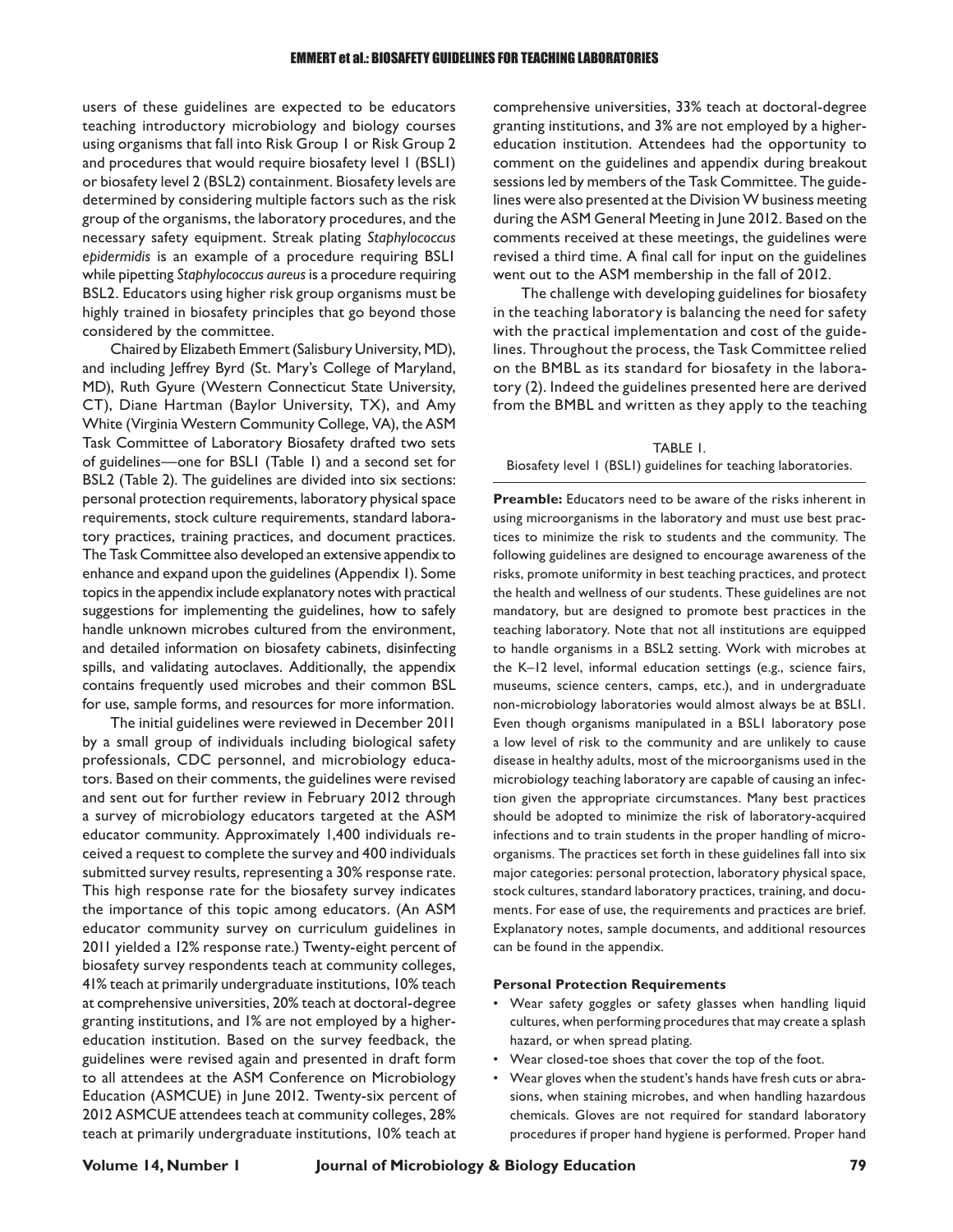#### EMMERT et al.: BIOSAFETY GUIDELINES FOR TEACHING LABORATORIES

hygiene involves thorough hand cleansing prior to and immediately after finishing handling microorganisms and any time that microbes accidentally contact the skin. Hand cleansing is performed by washing with soap and water or rubbing with an alcohol-based hand sanitizer.

*Recommended: Wear laboratory coats.*

## **Laboratory Physical Space Requirements**

- Require all laboratory space to include:
	- $\circ$  Nonporous floor, bench tops, chairs, and stools.
	- o Sink for hand washing.
	- o Eyewash station.
- o Lockable door to the room.
- Follow proper pest control practices.
- *Recommended: Keep personal belongings in an area separate from the work area.*
- *Recommended: Use a working and validated autoclave.*

## **Stock Culture Requirements**

- Only use cultures from authorized, commercial, or reputable sources (e.g., an academic laboratory or state health department). Do not subculture unknown microbes isolated from the environment because they may be organisms that require BSL2 practices and facilities.
- Maintain documents about stock organisms, sources, and handling of stock cultures.
- Obtain fresh stock cultures of microorganisms annually (e.g., purchased, revived from frozen stock cultures, etc.) to be certain of the source culture, minimize spontaneous mutations, and reduce contamination.

## **Standard Laboratory Practices**

- Wash hands after entering and before exiting the laboratory.
- Tie back long hair.
- Do not wear dangling jewelry.
- Disinfect bench before and after the laboratory session with a disinfectant known to kill the organisms handled.
- Use disinfectants according to manufacturer instructions.
- Do not bring food, gum, drinks (including water), or water bottles into the laboratory.
- Do not touch the face, apply cosmetics, adjust contact lenses, or bite nails.
- Do not handle personal items (cosmetics, cell phones, calculators, pens, pencils, etc.) while in the laboratory.
- Do not mouth pipette.
- Label all containers clearly.
- Keep door closed while the laboratory is in session. Laboratory director or instructor approves all personnel entering the laboratory.
- Minimize the use of sharps. Use needles and scalpels according to appropriate guidelines and precautions.
- Use proper transport vessels (test tube racks) for moving cultures in the laboratory, and store vessels containing cultures in a leak-proof container when work with them is complete.
- Use leak-proof containers for storage and transport of infectious materials.
- Arrange for proper (safe) decontamination and disposal of contaminated material (e.g., in a properly maintained and validated autoclave) or arrange for licensed waste removal in accordance with local, state, and federal guidelines.
- Do not handle broken glass with fingers; use a dustpan and broom.
- Notify instructor of all spills or injuries.
- Document all injuries according to school, university, or college policy.
- Use only institution-provided marking pens and writing instruments.
- Teach, practice, and enforce the proper wearing and use of gloves.
- Advise immune-compromised students (including those who are pregnant or may become pregnant) and students living with or caring for an immune-compromised individual to consult physicians to determine the appropriate level of participation in the laboratory.
- *Recommended: Keep note-taking and discussion practices separate from work with hazardous or infectious material.*
- *Recommended: Use microincinerators or disposable loops rather than Bunsen burners.*

## **Training Practices**

- Be aware that student assistants may be employees of the institution and subject to OSHA, state, and/or institutional regulations.
- Conduct extensive initial training for instructors and student assistants to cover the safety hazards of each laboratory. The institution's biosafety officer or microbiologist in charge of the laboratories should conduct the training.
- Conduct training for instructors whenever a new procedural change is required.
- Conduct training for student assistants annually.
- Require students and instructors to handle microorganisms safely and responsibly.
- Inform students of safety precautions relevant to each exercise before beginning the exercise.
- Emphasize to students the importance of reporting accidental spills and exposures.

## **Document Practices**

- Require students to sign safety agreements explaining that they have been informed about safety precautions and the hazardous nature of the organisms they will handle throughout the course.
- Maintain student-signed safety agreements at the institution.
- Prepare, maintain, and post proper signage.
- Document all injuries and spills; follow school/college/university policy, if available.
- Make Material Safety Data Sheets (MSDS) available at all times; follow institutional documentation guidelines regarding number of copies, availability via print or electronic form, etc.
- Post emergency procedures and updated contact information in the laboratory.
- Maintain and make available (e.g., in a syllabus, in a laboratory manual, or online) to all students a list of all cultures (and their sources) used in the course.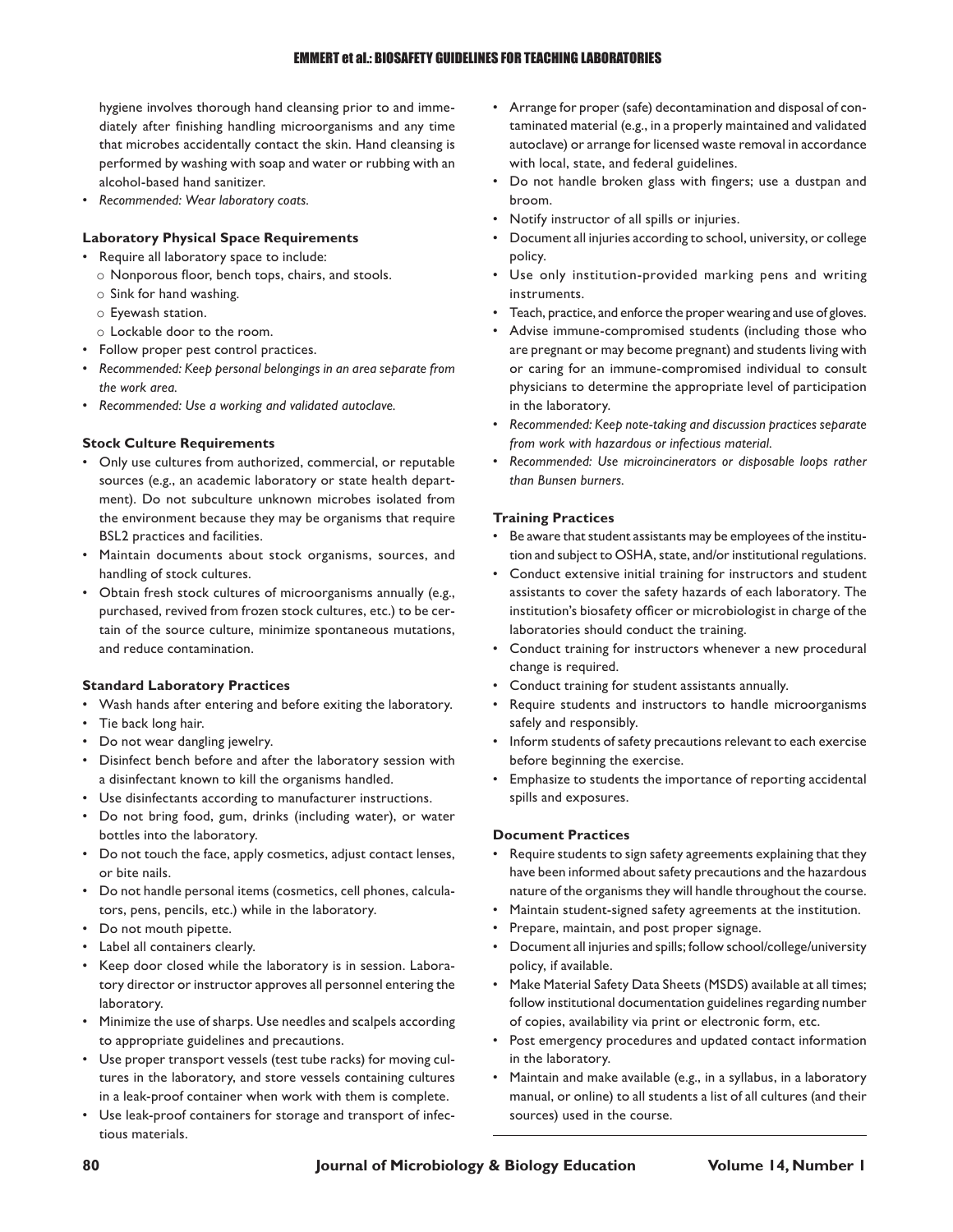## TABLE 2.

Biosafety level 2 (BSL2) guidelines for teaching laboratories.

Preamble: Educators need to be aware of the risks inherent in using microorganisms in the laboratory and must use best practices to minimize the risk to themselves, students, and the community. The following guidelines are designed to encourage awareness of the risks, uniformity in best teaching practices, and safety of the students. These guidelines are not mandatory, but are designed to promote best practices in the teaching laboratory. Use of organisms that require BSL2 facilities is not recommended for typical K–12 settings unless these facilities are available. BSL2 is suitable for organisms that pose moderate individual risk and low community risk for infection. When good microbiological techniques are used, these organisms rarely cause serious disease, and effective treatment for laboratory-acquired infections is available. Best practices must be adopted to minimize the risk of laboratory-acquired infections and to train students in the proper handling of organisms that require BSL2 procedures. Students should always demonstrate proficiency in laboratory techniques using organisms that require BSL1 practices before being allowed to handle organisms that require BSL2 practices. The practices set forth in these guidelines fall into six major categories: personal protection, laboratory physical space, stock cultures, standard laboratory practices, training, and documents. For ease of use, the requirements and practices are brief. Explanatory notes, sample documents, and additional resources can be found in the appendix.

#### **Personal Protection Requirements**

- Wear safety goggles or safety glasses for normal laboratory procedures involving liquid cultures that do not generate a splash hazard (e.g., proper pipetting, spread plates, etc.). Use safety goggles and face shields or safety goggles and masks when performing procedures that may create a splash hazard. If work is performed in a biological safety cabinet, goggles and face shields/ masks do not need to be worn.
- Wear closed-toe shoes that cover the top of the foot.
- Wear gloves when handling microorganisms or hazardous chemicals.
- Wear laboratory coats.

#### **Laboratory Physical Space Requirements**

- Require all laboratory space to include:
	- $\circ$  Nonporous floor, bench tops, chairs, and stools.
- o Sink for hand washing.
- o Eyewash station.
- o Lockable door to the room.
- Follow proper pest control practices.
- Keep the storage area for personal belongings separate from work area.
- Keep a working and validated autoclave in the building or arrange for licensed waste removal according to local, state, and federal regulations.
- Post biohazard signage
	- o wherever cultures are used and stored.
	- o on the door to the room.
	- o on any containers used to transport cultures.
- 

 *Recommended: Have a biological safety cabinet. The biological safety cabinet is required when large volumes of culture are used or when a procedure will create aerosols.*

#### **Stock Culture Requirements**

- Only use cultures from authorized, commercial, or reputable sources (e.g., an academic laboratory or state health department). Maintain documents about stock organisms, sources, and handling of stock cultures.
- Obtain fresh stock cultures of microorganisms annually (e.g., purchased, revived from frozen stock cultures, etc.) to be certain of the source culture, minimize spontaneous mutations, and reduce contamination.
- Keep stock cultures in a secure area.

#### **Standard Laboratory Practices**

- Wash hands after entering and before exiting the laboratory.
- Tie back long hair.
- Do not wear dangling jewelry.
- Disinfect bench before and after the laboratory session with a disinfectant known to kill the organisms handled.
- Use disinfectants according to manufacturer instructions.
- Do not bring food, gum, drinks (including water), or water bottles into the laboratory.
- Do not touch the face, apply cosmetics, adjust contact lenses, or bite nails.
- Do not handle personal items (cosmetics, cell phones, calculators, pens, pencils, etc.) while in the laboratory.
- Do not mouth pipette.
- Label all containers clearly.
- Keep door closed while the laboratory is in session. Laboratory director or instructor approves all personnel entering the laboratory.
- Minimize the use of sharps. Use needles and scalpels according to appropriate guidelines and precautions.
- Use proper transport vessels (test tube racks) for moving cultures in the laboratory and store vessels containing cultures in a leak-proof container when work with them is complete.
- Use leak-proof containers for storage and transport of infectious materials.
- Use microincinerators or disposable loops rather than Bunsen burners.
- Arrange for proper (safe) decontamination and disposal of contaminated material (e.g., in a properly maintained and validated autoclave) or arrange for licensed waste removal according to local, state, and federal regulations.
- Do not handle broken glass with fingers; use a dustpan and broom.
- Notify instructor of all spills or injuries.
- Document all injuries according to university or college policy.
- Keep note-taking and discussion practices separate from work with hazardous or infectious material.
- Use only institution-provided marking pens and writing instruments.
- Teach, practice, and enforce the proper wearing and use of gloves.
- Advise immune-compromised students (including those who are pregnant or may become pregnant) and students living with or caring for an immune-compromised individual to consult physicians to determine the appropriate level of participation in the laboratory.

**Journal of Microbiology & Biology Education Volume 14, Number 1 81**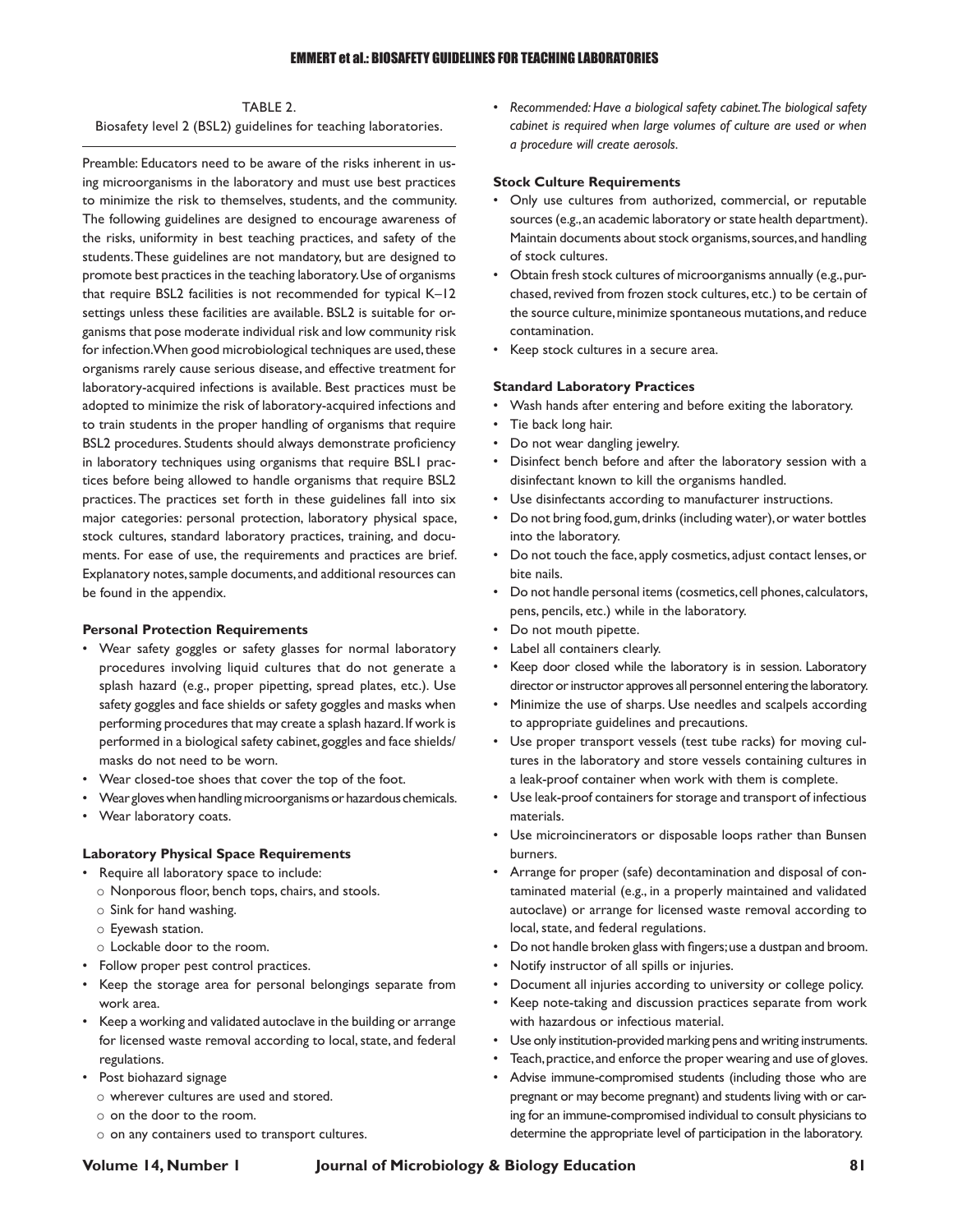#### **Training Practices**

- Be aware that student assistants may be employees of the institution and subject to OSHA, state, and/or institutional regulations.
- Conduct extensive initial training for instructors and student assistants to cover the safety hazards of each laboratory. The institution's biosafety officer or microbiologist in charge of the laboratories should conduct the training.
- Conduct training for instructors whenever a new procedural change is required.
- Conduct training for student assistants annually.
- Require students and instructors to handle microorganisms safely and responsibly.
- Require students to demonstrate competency at BSL1 before working in a BSL2 laboratory.
- Inform students of safety precautions relevant to each exercise before beginning the exercise.
- Emphasize to students the importance of reporting accidental spills and exposures.

#### **Document Practices**

- Require students to sign safety agreements explaining that they have been informed about safety precautions and the hazardous nature of the organisms they will handle throughout the course.
- Maintain student-signed safety agreements at the institution.
- Prepare, maintain, and post proper signage.
- Document all injuries and spills; follow university policy, if available.
- Make Material Safety Data Sheets (MSDS) available at all times; follow institutional documentation guidelines regarding number of copies, availability via print or electronic form, etc.
- Post emergency procedures and updated contact information in the laboratory.
- Maintain and make available (e.g., in a syllabus, in a laboratory manual, or online) to all students a list of all cultures (and their sources) used in the course.
- Keep a biosafety manual specific to the laboratory and/or course in the laboratory.
- Keep a copy of the current version of *Biosafety in Microbiological and Biomedical Laboratories* (*BMBL*) in the laboratory.

laboratory. The most contentious issue was whether gloves are necessary when handling Risk Group 1 microorganisms at BSL1. The BMBL is ambiguous on this issue since it states, "Biosafety Level 1 practices, safety equipment, and facility design and construction are appropriate for undergraduate and secondary educational training and teaching laboratories, and for other laboratories in which work is done with defined and characterized strains of viable microorganisms not known to consistently cause disease in healthy adult humans. . . BSL-1 represents a basic level of containment that relies on standard microbiological practices with no special primary or secondary barriers recommended, other than a sink for hand washing." But under Personal Protective Equipment for BSL1 it states "Gloves must be worn to protect hands from exposure to hazardous materials" (2). Are microbes commonly handled at BSL1 considered to be hazardous material? Obviously this depends on multiple factors including how the microbe is being manipulated, the health status of the worker, etc. After much thought and discussion, the decision of the Task Committee was that the key issue is proper hand hygiene and if proper hand hygiene is performed, gloves are not necessary for handling microbes at BSL1. When gloves are required (i.e. at BSL2) the students must be trained in proper glove use as improper glove use can lead to contamination of the individual or the environment. All educators will likely not agree with every aspect of the guidelines, but we believe these represent best practices for biosafety and they should not be overly burdensome in either practicality or cost. One concern expressed during the review process is that overly burdensome or costly guidelines would encourage some institutions to do away with wet microbiology laboratories. That was certainly not our intent. In fact we believe that educating students in the proper safety protocols when handling microorganisms is essential and can best be accomplished through hands-on training.

The comments received from the survey of the ASM educator community in February 2012 highlighted the most controversial issues for the BSL1 biosafety guidelines. Many educators thought that safety glasses or safety goggles were not necessary at BSL1 because of the low risk of splashes, small culture volumes used, and low infection risk at BSL1. Others objected to using institution-provided writing instruments because they believed it was unnecessary or too expensive to implement. Many surveyed did not understand why students should be provided with a list of all cultures (and their sources) used in the course. They were also concerned that this would spoil the unknown laboratory experience if the students were aware of possible unknown microorganisms. Finally, many objected to not being able to subculture microbes isolated from the environment because they viewed this as the most exciting exercise for young microbiologists and they did not want to deny students the joy and wonder of this discovery-based laboratory. Our committee reviewed and discussed all the survey comments. Safety glasses or goggles were considered to be an inexpensive, easily implemented practice. Using only institution-required writing instruments is now recommended practice by the CDC based on the *Salmonella* Typhimurium infections (1), as the CDC epidemiologists believe that items handled in the laboratory (pens, notebooks, cell phones, etc.) have the possibility of becoming contaminated. As for providing students with a list of cultures, immunocompromised students need to be supplied with a list of cultures and their sources that they can provide to their personal physician. Due to HIPPA privacy reasons, students are not required to disclose their health status, so having immunocompromised students request a list of cultures could be seen as an invasion of privacy. It is better to make the list available to all and those that need it can use it. Our statement about